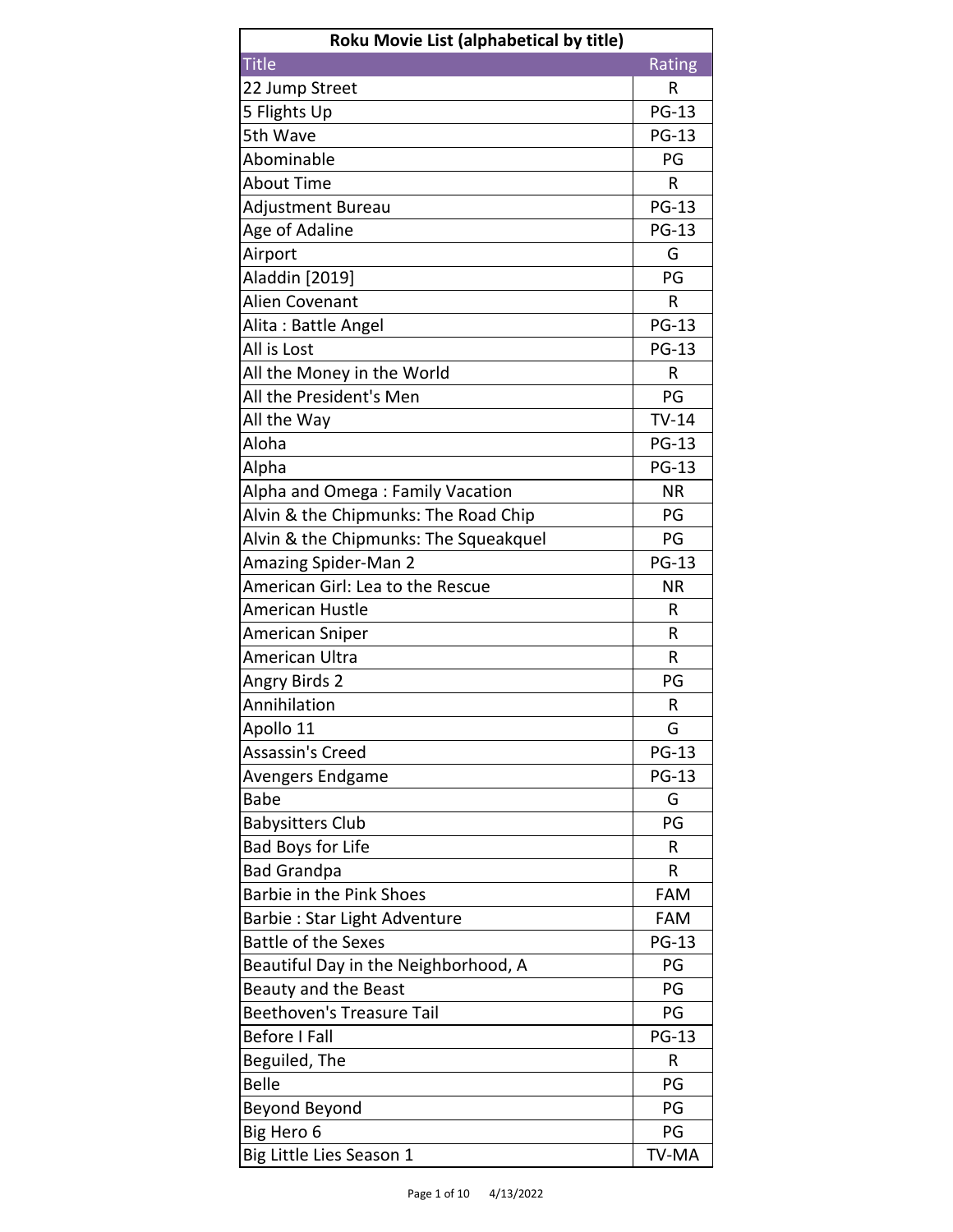| Roku Movie List (alphabetical by title) |              |
|-----------------------------------------|--------------|
| <b>Title</b>                            | Rating       |
| <b>Big Miracle</b>                      | PG           |
| <b>Bill &amp; Ted Face the Music</b>    | <b>PG-13</b> |
| <b>Birth of a Nation</b>                | R            |
| <b>Black Panther</b>                    | <b>PG-13</b> |
| <b>Blade Runner 2049</b>                | R            |
| Blinded by the Light                    | <b>PG-13</b> |
| <b>Blue Jasmine</b>                     | <b>PG-13</b> |
| <b>Bohemian Rhapsody</b>                | <b>PG-13</b> |
| Boss, The                               | R            |
| <b>Boss Baby</b>                        | PG           |
| <b>Bourne Supremecy</b>                 | <b>PG-13</b> |
| <b>Boy Erased</b>                       | R            |
| Boy in the Striped Pajamas              | <b>PG-13</b> |
| <b>Breach</b>                           | R            |
| Bridget Jones: The Edge of Reason       | R            |
| <b>Buddy Games</b>                      | R            |
| Call of the Wild (2020)                 | PG           |
| Captain Marvel                          | <b>PG-13</b> |
|                                         | <b>PG-13</b> |
| <b>Captain Phillips</b>                 |              |
| Captain Underpants: The 1st Epic Movie  | PG           |
| Cars <sub>3</sub>                       | G            |
| Charade                                 | <b>NR</b>    |
| <b>Charlie's Angels</b>                 | <b>PG-13</b> |
| Choice, The                             | <b>PG-13</b> |
| <b>Chronically Metropolitan</b>         | <b>NR</b>    |
| Coco                                    | PG           |
| Concussion                              | <b>PG-13</b> |
| Copycat                                 | R            |
| Crazy Rich Asians                       | <b>PG-13</b> |
| Crazy Stupid Love                       | <b>PG-13</b> |
| Criminal                                | R            |
| Cry Baby                                | <b>PG-13</b> |
| <b>Cure for Wellness</b>                | R            |
| Dark Knight Rises                       | <b>PG-13</b> |
| Dark Places                             | R            |
| Dark Waters                             | <b>PG-13</b> |
| Darkness                                | <b>PG-13</b> |
| Deadpool                                | R            |
| Dear Dumb Diary                         | PG           |
| Death Race 3 : Inferno                  | R            |
| Deep, The                               | <b>NR</b>    |
| Demolition                              | R            |
| Despicable Me                           | PG           |
| Despicable Me 2                         | PG           |
| Diary of a Wimpy Kid                    | PG           |
| Diary of a Wimpy Kid: The Long Haul     | PG           |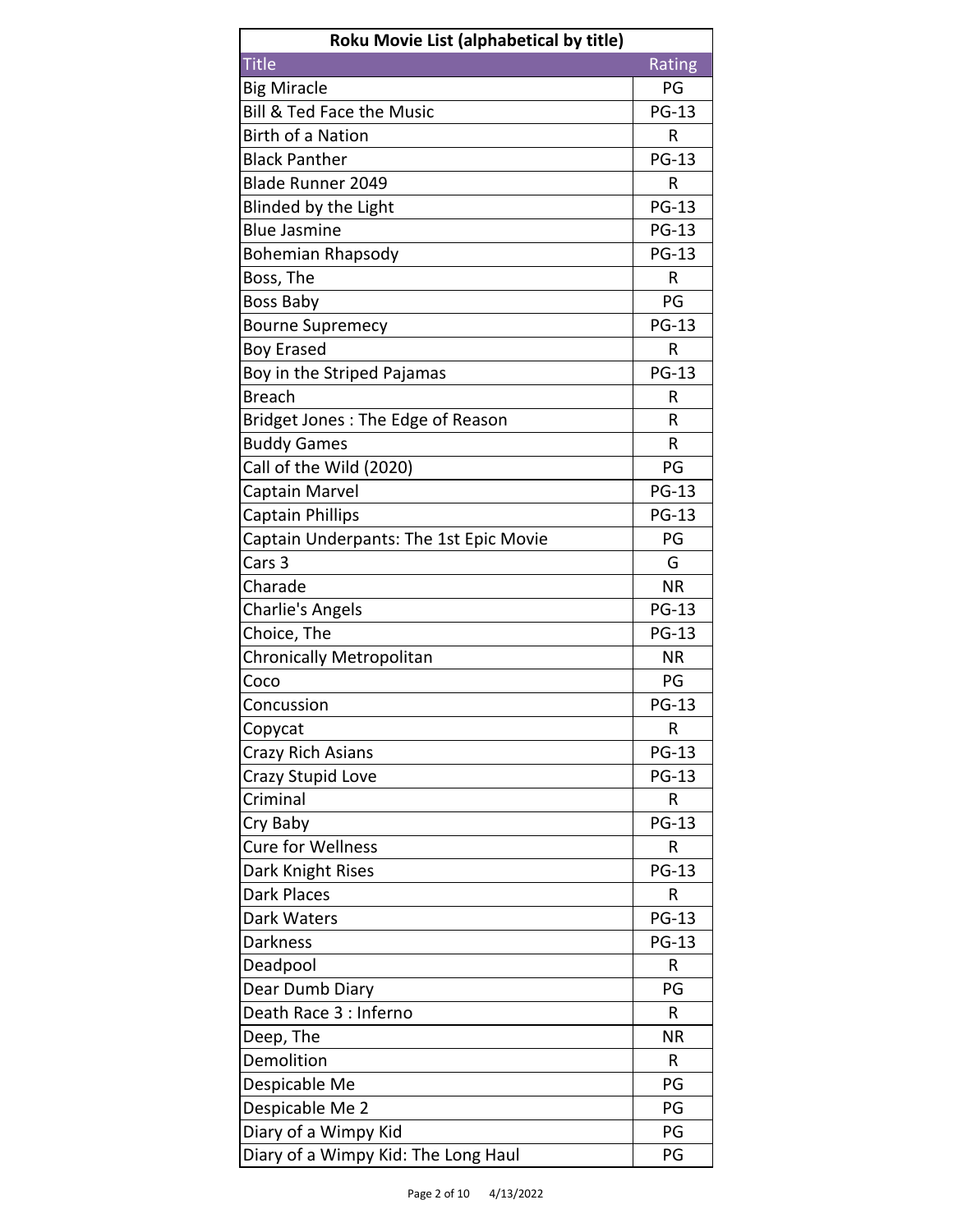| Roku Movie List (alphabetical by title)        |              |
|------------------------------------------------|--------------|
| <b>Title</b>                                   | Rating       |
| Die Hard                                       | R            |
| Die Hard with a Vengeance                      | R            |
| Dirty Grandpa                                  | R            |
| Divergent                                      | <b>PG-13</b> |
| Divergent Series : Insurgent                   | <b>PG-13</b> |
| Divergent Series: Allegiant                    | <b>PG-13</b> |
| Doctor Sleep                                   | R            |
| Dog's Journey, A                               | PG           |
| Dog's Way Home, A                              | PG           |
| Doom                                           | R            |
| Dracula [1931]                                 | <b>NR</b>    |
| Draft Day                                      | <b>PG-13</b> |
| Dragon Nest: Warriors' Dawn                    | <b>NR</b>    |
| Drop, The                                      | R            |
| Due Date                                       | R            |
| Duff, The                                      | <b>PG-13</b> |
| Dumbo (2019)                                   | PG           |
| Dune (2021)                                    | <b>PG-13</b> |
| <b>Dunkirk</b>                                 | <b>PG-13</b> |
| <b>Eddie the Eagle</b>                         | <b>PG-13</b> |
| <b>Edge of Tomorrow</b>                        | <b>PG-13</b> |
| <b>Edward Scissorhands</b>                     | <b>PG-13</b> |
| Eliminators                                    | R            |
| <b>Ender's Game</b>                            | <b>PG-13</b> |
| Equalizer 2                                    | R            |
| <b>Escape Room</b>                             | <b>PG-13</b> |
| Everything, Everything                         | <b>PG-13</b> |
| Exorcist                                       | R            |
| <b>Expendables 3</b>                           | <b>PG-13</b> |
| Extraction                                     | R            |
| Far and Away                                   | <b>PG-13</b> |
| Far From the Madding Crowd                     | <b>PG-13</b> |
| Fast & Furious 9 (F9)                          | <b>PG-13</b> |
| <b>Fast Five</b>                               | <b>PG-13</b> |
| Fate of the Furious: Extended Director's Cut   | <b>NR</b>    |
| Fate of the Furious: Original Theatrical Movie | <b>PG-13</b> |
| <b>Fathers and Daughters</b>                   | R            |
| Fear                                           | R            |
| <b>Fifty Shades Darker</b>                     | R            |
| <b>Finding Dory</b>                            | PG           |
| First Man                                      | <b>PG-13</b> |
| <b>Fist Fight</b>                              | R            |
| Foxcatcher                                     | R            |
| Frankenstein [1931]                            | <b>NR</b>    |
| Free Solo                                      | <b>PG-13</b> |
| Frozen                                         | PG           |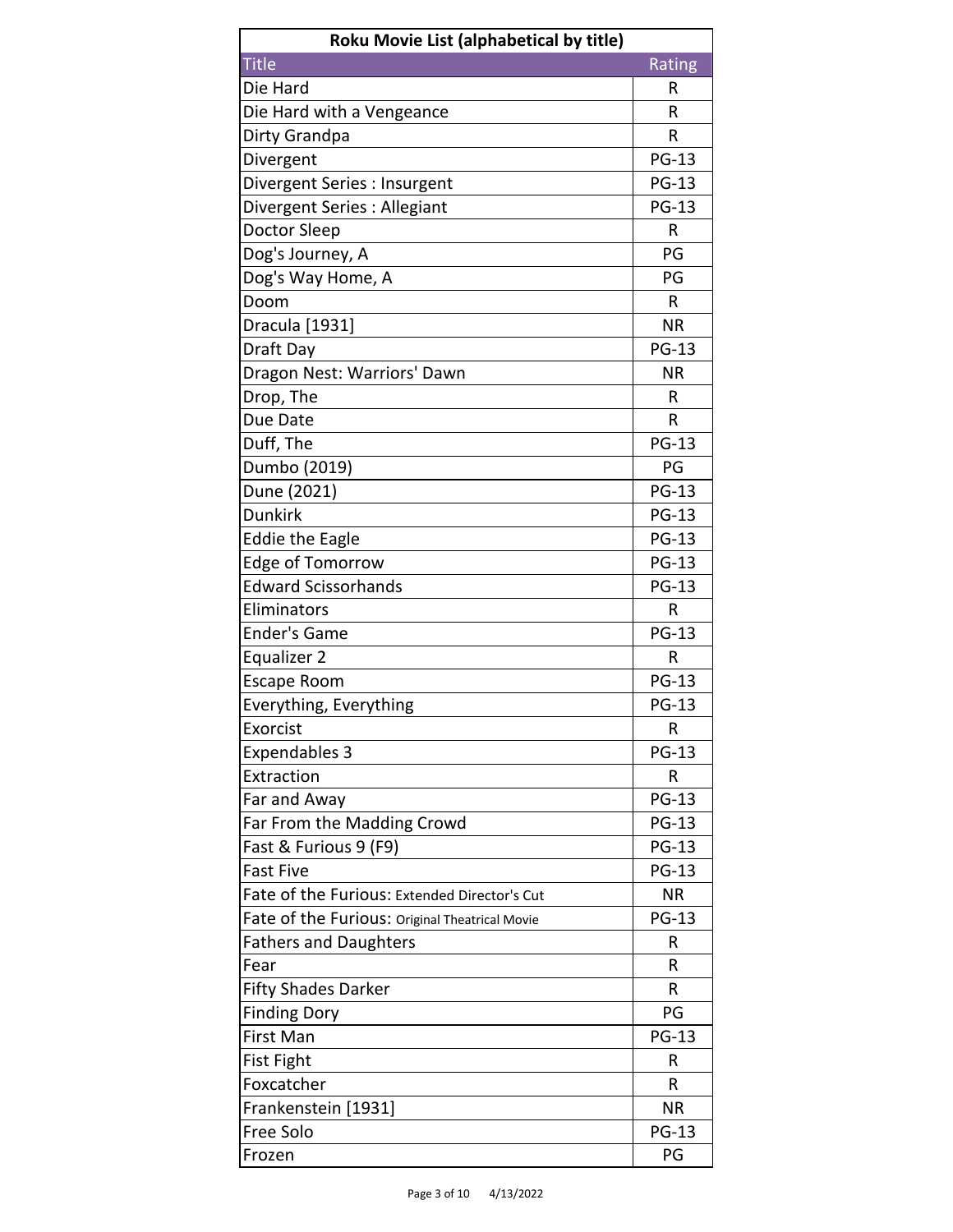| Roku Movie List (alphabetical by title)      |              |
|----------------------------------------------|--------------|
| <b>Title</b>                                 | Rating       |
| Frozen II                                    | PG           |
| Fury                                         | R            |
| <b>Game of Thrones Season 5</b>              | R            |
| Genius                                       | <b>PG-13</b> |
| Geostorm                                     | <b>PG-13</b> |
| Get a Job                                    | R            |
| <b>Get Hard</b>                              | R            |
| Get Out                                      | R            |
| Ghostbusters (2016)                          | <b>PG-13</b> |
| Ghostbusters (2016) Extended Edition         | <b>PG-13</b> |
| Ghostbusters: Afterlife                      | <b>PG-13</b> |
| Giant King, The                              | PG           |
| Gifted                                       | <b>PG-13</b> |
| Girl in the Spider's Web                     | R            |
| God's Not Dead 2                             | PG           |
| Gods of Egypt                                | <b>PG-13</b> |
| Going for Gold: the '48 Games                | TV-PG        |
| Going in Style                               | <b>PG-13</b> |
| <b>Good Dinosaur</b>                         | PG           |
| Good Liar                                    | R            |
| Goodbye Christopher Robin                    | PG           |
| Goosebumps                                   | PG           |
| Goosebumps 2                                 | PG           |
| Gotham Season 1                              | $TV-14$      |
| Great Gatsby, The                            | <b>PG-13</b> |
| Greatest Showman, The                        | PG           |
| Green Book                                   | <b>PG-13</b> |
| Guest, The                                   | R            |
| Hangover Part II                             | R            |
| Hangover Part III                            | R            |
| Hannah                                       | <b>PG-13</b> |
| Hannibal Season 3                            | $TV-14$      |
| Happily                                      | R            |
| Harriet                                      | <b>PG-13</b> |
| Harry Potter & the Chamber of Secrets [#2]   | PG           |
| Harry Potter & the Deathly Hallows Pt 1 [#7] | <b>PG-13</b> |
| Harry Potter & the Deathly Hallows Pt 2 [#8] | <b>PG-13</b> |
| Harry Potter & the Goblet of Fire [#4]       | <b>PG-13</b> |
| Harry Potter & the Half-Blood Prince [#6]    | PG           |
| Harry Potter & the Order of the Phoenix [#5] | <b>PG-13</b> |
| Harry Potter & the Prisoner of Azkaban [#3]  | PG           |
| Harry Potter & the Sorcerer's Stone [#1]     | PG           |
| Hate U Give                                  | <b>PG-13</b> |
| Heist                                        | R            |
| Hell or High Water                           | R            |
| Her                                          | R            |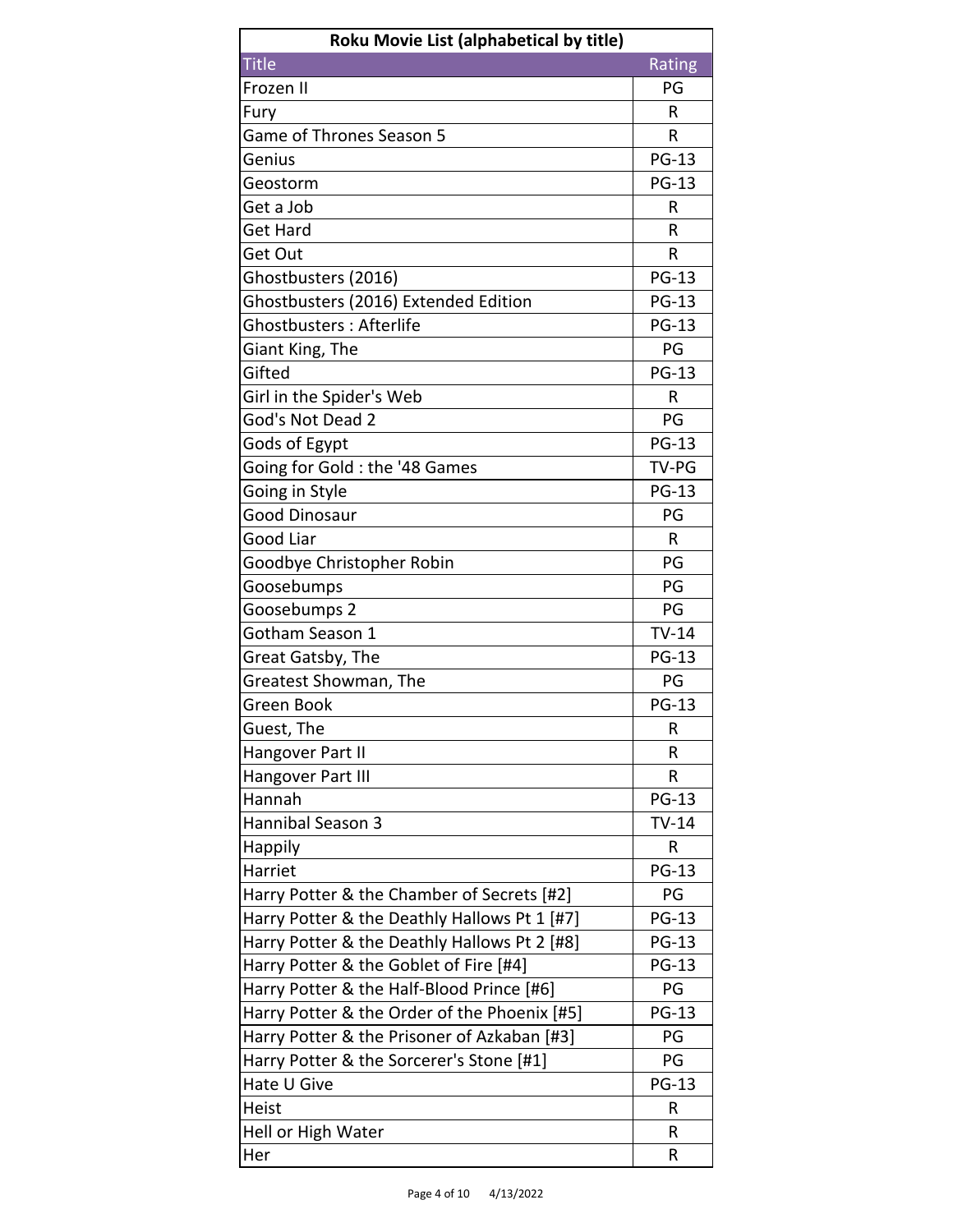| Rating<br>PG<br><b>PG-13</b><br><b>PG-13</b><br><b>PG-13</b><br><b>PG-13</b><br><b>PG-13</b><br>R<br>PG<br>PG<br>R<br>PG<br>PG<br>R<br>PG<br><b>PG-13</b><br><b>PG-13</b><br><b>Hunger Games: Catching Fire</b><br>Hunger Games: Mockingjay Part 1<br><b>PG-13</b><br><b>PG-13</b><br><b>PG-13</b><br>$\mathsf{R}$<br><b>PG-13</b><br>R<br>PG<br>Ice Age: The Great Egg-scapade<br><b>NR</b><br>Ice Age 5 : Collision Course<br>PG<br><b>PG-13</b><br>Independence Day Resurgence<br>Infinitely Polar Bear<br>R<br><b>PG-13</b><br>Insidious: Chapter 3<br><b>PG-13</b><br><b>PG-13</b><br><b>PG-13</b><br><b>PG-13</b><br>In the Heights<br><b>PG-13</b><br>R<br>R<br>R<br><b>PG-13</b><br>PG<br>G<br><b>NR</b><br>R<br><b>PG-13</b><br><b>PG-13</b><br>Judge, The<br>R<br>Jumanji The Next Level<br><b>PG-13</b> | Roku Movie List (alphabetical by title)      |              |
|--------------------------------------------------------------------------------------------------------------------------------------------------------------------------------------------------------------------------------------------------------------------------------------------------------------------------------------------------------------------------------------------------------------------------------------------------------------------------------------------------------------------------------------------------------------------------------------------------------------------------------------------------------------------------------------------------------------------------------------------------------------------------------------------------------------------|----------------------------------------------|--------------|
|                                                                                                                                                                                                                                                                                                                                                                                                                                                                                                                                                                                                                                                                                                                                                                                                                    | <b>Title</b>                                 |              |
|                                                                                                                                                                                                                                                                                                                                                                                                                                                                                                                                                                                                                                                                                                                                                                                                                    | <b>Hidden Figures</b>                        |              |
|                                                                                                                                                                                                                                                                                                                                                                                                                                                                                                                                                                                                                                                                                                                                                                                                                    | Hobbit: An Unexpected Journey                |              |
|                                                                                                                                                                                                                                                                                                                                                                                                                                                                                                                                                                                                                                                                                                                                                                                                                    | Hobbit: The Battle of the Five Armies        |              |
|                                                                                                                                                                                                                                                                                                                                                                                                                                                                                                                                                                                                                                                                                                                                                                                                                    | <b>Hobbit: The Desolation of Smaug</b>       |              |
|                                                                                                                                                                                                                                                                                                                                                                                                                                                                                                                                                                                                                                                                                                                                                                                                                    | Hobbs & Shaw                                 |              |
|                                                                                                                                                                                                                                                                                                                                                                                                                                                                                                                                                                                                                                                                                                                                                                                                                    | Holmes & Watson                              |              |
|                                                                                                                                                                                                                                                                                                                                                                                                                                                                                                                                                                                                                                                                                                                                                                                                                    | Hologram for the King                        |              |
|                                                                                                                                                                                                                                                                                                                                                                                                                                                                                                                                                                                                                                                                                                                                                                                                                    | <b>Home Alone</b>                            |              |
|                                                                                                                                                                                                                                                                                                                                                                                                                                                                                                                                                                                                                                                                                                                                                                                                                    | Home Alone 2 : Lost in New York              |              |
|                                                                                                                                                                                                                                                                                                                                                                                                                                                                                                                                                                                                                                                                                                                                                                                                                    | Homesman, The                                |              |
|                                                                                                                                                                                                                                                                                                                                                                                                                                                                                                                                                                                                                                                                                                                                                                                                                    | Hotel Transylvania 2                         |              |
|                                                                                                                                                                                                                                                                                                                                                                                                                                                                                                                                                                                                                                                                                                                                                                                                                    | Hotel Transylvania 3                         |              |
|                                                                                                                                                                                                                                                                                                                                                                                                                                                                                                                                                                                                                                                                                                                                                                                                                    | House, The                                   |              |
|                                                                                                                                                                                                                                                                                                                                                                                                                                                                                                                                                                                                                                                                                                                                                                                                                    | How to Train Your Dragon 3: The Hidden World |              |
|                                                                                                                                                                                                                                                                                                                                                                                                                                                                                                                                                                                                                                                                                                                                                                                                                    | <b>Hunger Games</b>                          |              |
|                                                                                                                                                                                                                                                                                                                                                                                                                                                                                                                                                                                                                                                                                                                                                                                                                    |                                              |              |
|                                                                                                                                                                                                                                                                                                                                                                                                                                                                                                                                                                                                                                                                                                                                                                                                                    |                                              |              |
|                                                                                                                                                                                                                                                                                                                                                                                                                                                                                                                                                                                                                                                                                                                                                                                                                    | Hunger Games: Mockingjay Part 2              |              |
|                                                                                                                                                                                                                                                                                                                                                                                                                                                                                                                                                                                                                                                                                                                                                                                                                    | I Am Legend                                  |              |
|                                                                                                                                                                                                                                                                                                                                                                                                                                                                                                                                                                                                                                                                                                                                                                                                                    | I Am Wrath                                   |              |
|                                                                                                                                                                                                                                                                                                                                                                                                                                                                                                                                                                                                                                                                                                                                                                                                                    | I, Frankenstein                              |              |
|                                                                                                                                                                                                                                                                                                                                                                                                                                                                                                                                                                                                                                                                                                                                                                                                                    | I See You                                    |              |
|                                                                                                                                                                                                                                                                                                                                                                                                                                                                                                                                                                                                                                                                                                                                                                                                                    | Ice Age                                      |              |
|                                                                                                                                                                                                                                                                                                                                                                                                                                                                                                                                                                                                                                                                                                                                                                                                                    |                                              |              |
|                                                                                                                                                                                                                                                                                                                                                                                                                                                                                                                                                                                                                                                                                                                                                                                                                    |                                              |              |
|                                                                                                                                                                                                                                                                                                                                                                                                                                                                                                                                                                                                                                                                                                                                                                                                                    |                                              |              |
|                                                                                                                                                                                                                                                                                                                                                                                                                                                                                                                                                                                                                                                                                                                                                                                                                    |                                              |              |
|                                                                                                                                                                                                                                                                                                                                                                                                                                                                                                                                                                                                                                                                                                                                                                                                                    |                                              |              |
|                                                                                                                                                                                                                                                                                                                                                                                                                                                                                                                                                                                                                                                                                                                                                                                                                    | Insidious: The Last Key                      |              |
|                                                                                                                                                                                                                                                                                                                                                                                                                                                                                                                                                                                                                                                                                                                                                                                                                    | <b>Instant Family</b>                        |              |
|                                                                                                                                                                                                                                                                                                                                                                                                                                                                                                                                                                                                                                                                                                                                                                                                                    | <b>Instructions Not Included</b>             |              |
|                                                                                                                                                                                                                                                                                                                                                                                                                                                                                                                                                                                                                                                                                                                                                                                                                    |                                              |              |
|                                                                                                                                                                                                                                                                                                                                                                                                                                                                                                                                                                                                                                                                                                                                                                                                                    | Intolerable Cruelty                          |              |
|                                                                                                                                                                                                                                                                                                                                                                                                                                                                                                                                                                                                                                                                                                                                                                                                                    | It                                           |              |
|                                                                                                                                                                                                                                                                                                                                                                                                                                                                                                                                                                                                                                                                                                                                                                                                                    | Jackie                                       |              |
|                                                                                                                                                                                                                                                                                                                                                                                                                                                                                                                                                                                                                                                                                                                                                                                                                    | Jarhead 2: Field of Fire                     |              |
|                                                                                                                                                                                                                                                                                                                                                                                                                                                                                                                                                                                                                                                                                                                                                                                                                    | Jason Bourne                                 |              |
|                                                                                                                                                                                                                                                                                                                                                                                                                                                                                                                                                                                                                                                                                                                                                                                                                    | Jaws                                         |              |
|                                                                                                                                                                                                                                                                                                                                                                                                                                                                                                                                                                                                                                                                                                                                                                                                                    | Jesus Christ Superstar                       |              |
|                                                                                                                                                                                                                                                                                                                                                                                                                                                                                                                                                                                                                                                                                                                                                                                                                    | JLA Adventures : Trapped in Time             |              |
|                                                                                                                                                                                                                                                                                                                                                                                                                                                                                                                                                                                                                                                                                                                                                                                                                    | John Wick                                    |              |
|                                                                                                                                                                                                                                                                                                                                                                                                                                                                                                                                                                                                                                                                                                                                                                                                                    | Jojo Rabbit                                  |              |
|                                                                                                                                                                                                                                                                                                                                                                                                                                                                                                                                                                                                                                                                                                                                                                                                                    | Joyful Noise                                 |              |
|                                                                                                                                                                                                                                                                                                                                                                                                                                                                                                                                                                                                                                                                                                                                                                                                                    |                                              |              |
|                                                                                                                                                                                                                                                                                                                                                                                                                                                                                                                                                                                                                                                                                                                                                                                                                    |                                              |              |
|                                                                                                                                                                                                                                                                                                                                                                                                                                                                                                                                                                                                                                                                                                                                                                                                                    | Jumanji Welcome to the Jungle                | <b>PG-13</b> |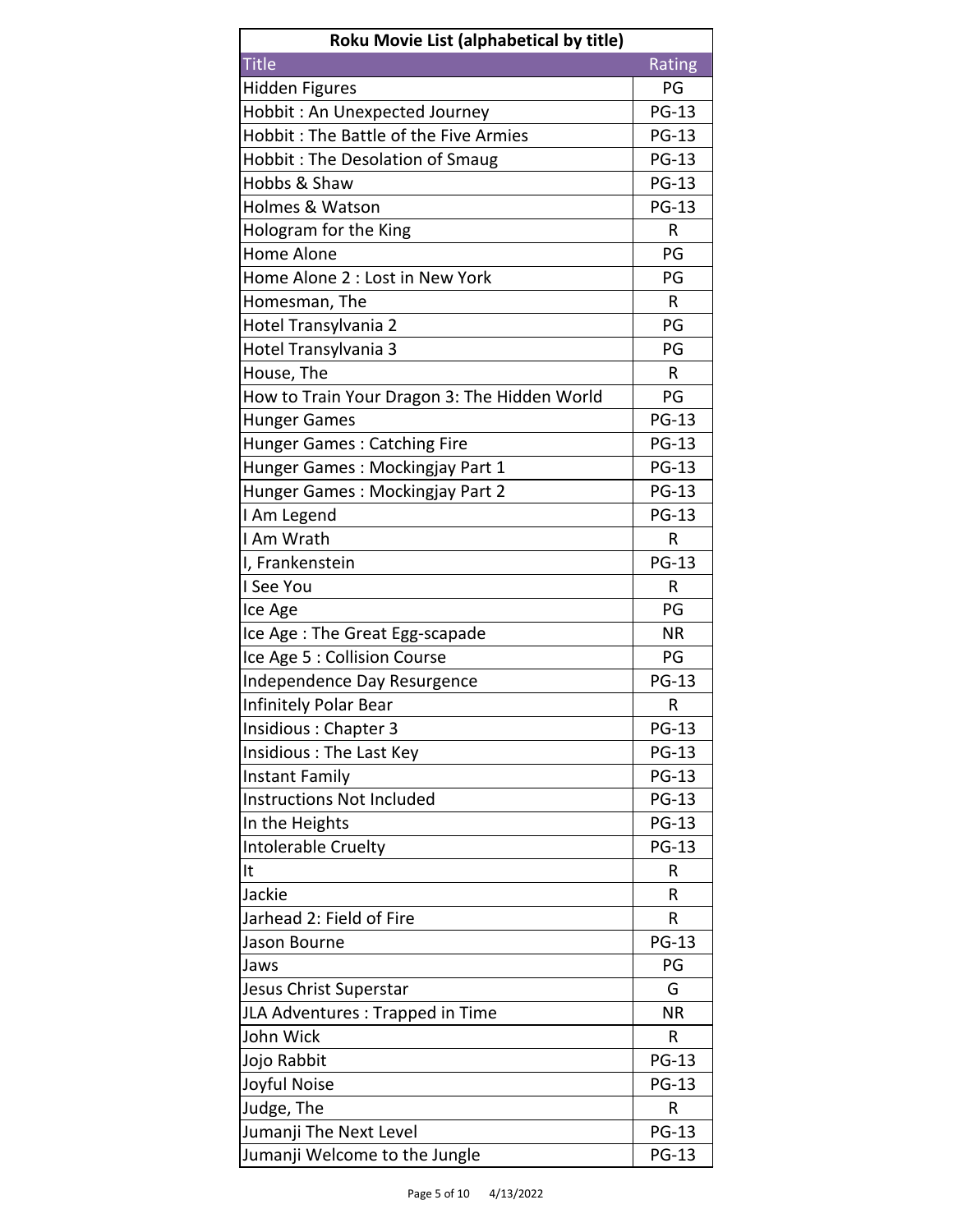| Roku Movie List (alphabetical by title)             |              |
|-----------------------------------------------------|--------------|
| <b>Title</b>                                        | Rating       |
| Jungle Book                                         | PG           |
| Jurassic Park                                       | <b>PG-13</b> |
| Jurassic World                                      | <b>PG-13</b> |
| Jurassic World: Fallen Kingdom                      | <b>PG-13</b> |
| <b>Just Mercy</b>                                   | <b>PG-13</b> |
| Karate Kid [2010]                                   | PG           |
| Keeping Up with the Joneses                         | <b>PG-13</b> |
| Kid Who Would Be King                               | PG           |
| King Arthur: Legend of the Sword                    | <b>PG-13</b> |
| Kingsman: The Golden Circle                         | R            |
| King's Speech                                       | R            |
| Kitchen, The                                        | R            |
| Kong: Skull Island                                  | <b>PG-13</b> |
| Kung Fu Panda 3                                     | PG           |
| L.A. Confidential                                   | R            |
| Last Vegas                                          | <b>PG-13</b> |
| Last Witch Hunter, The                              | <b>PG-13</b> |
| Lego Batman Movie                                   | PG           |
| Lego Movie                                          | PG           |
| Les Miserables                                      | <b>PG-13</b> |
| Life of the Party                                   | <b>PG-13</b> |
| Light Between Oceans                                | <b>PG-13</b> |
| Lion King [2019]                                    | PG           |
| <b>Little Fockers</b>                               | <b>PG-13</b> |
| Little Things, The                                  | R            |
| Little Women (2020)                                 | PG           |
| Local Hero                                          | PG           |
| Logan                                               | R            |
| Longest Ride                                        | <b>PG-13</b> |
| Lord of the Rings: The Fellowship if the Ring       | <b>PG-13</b> |
| Lord of the Rings: The Two Towers                   | <b>PG-13</b> |
| Lord of the Rings: The Return of the King           | <b>PG-13</b> |
| Love & Mercy                                        | <b>PG-13</b> |
| Love the Coopers                                    | <b>PG-13</b> |
| Maggie                                              | <b>PG-13</b> |
| <b>Mallrats</b>                                     | R            |
| Man from U.N.C.L.E.                                 | <b>PG-13</b> |
| Man of Steel                                        | <b>PG-13</b> |
| Mark Felt: the Man Who Brought Down the White House | <b>PG-13</b> |
| Mary Poppins Returns                                | PG           |
| <b>Matrix: Resurrections</b>                        | R            |
| <b>Mechanic: Resurrection</b>                       | R            |
| Meg, The                                            | <b>PG-13</b> |
| Megan Leavey                                        | <b>PG-13</b> |
| Men in Black International                          | <b>PG-13</b> |
| Midway                                              | PG           |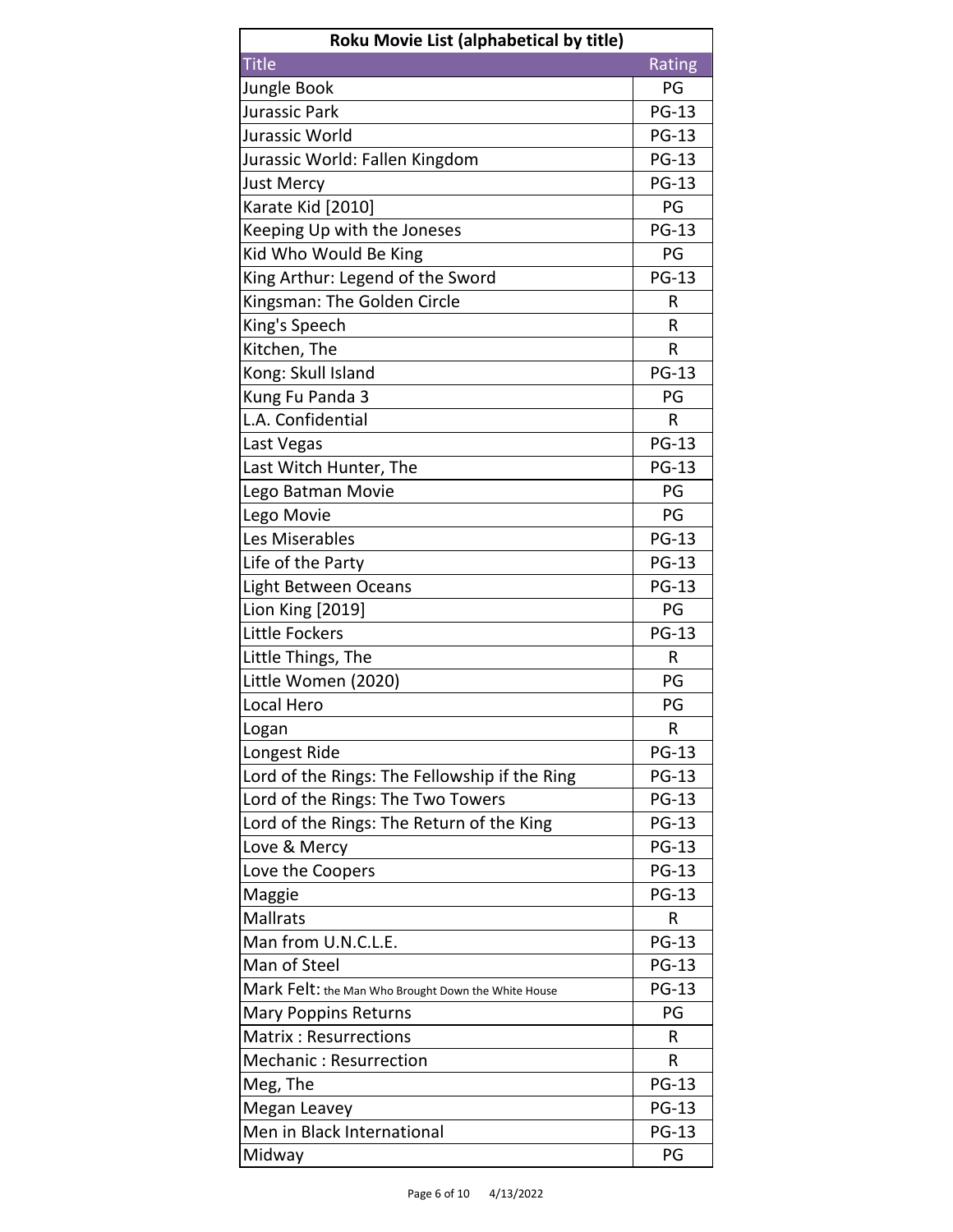| Roku Movie List (alphabetical by title)     |              |
|---------------------------------------------|--------------|
| <b>Title</b>                                | Rating       |
| Mike and Dave Need Wedding Dates            | R            |
| Minions                                     | PG           |
| Miracles from Heaven                        | PG           |
| Miss Peregrine's Home for Peculiar Children | <b>PG-13</b> |
| <b>Miss Sloane</b>                          | R            |
| Miss You Already                            | <b>PG-13</b> |
| Morgan                                      | R            |
| Mostly Ghostly: Have You Met My Ghoulfriend | PG           |
| <b>Most Violent Year</b>                    | R            |
| Motherless Brooklyn                         | R            |
| <b>Mountain Between Us</b>                  | <b>PG-13</b> |
| Mr. Holmes                                  | PG           |
| Mr. Peabody & Sherman                       | PG           |
| Murder on the Orient Express (2018)         | <b>PG-13</b> |
| My Cousin Rachel                            | <b>PG-13</b> |
| <b>Nerve</b>                                | <b>PG-13</b> |
| Night at the Museum                         | PG           |
| Night at the Museum : Secret of the Tomb    | PG           |
| Night Before                                | R            |
| <b>Nine Lives</b>                           | PG           |
| <b>Nocturnal Animals</b>                    | R            |
| Norm of the North                           | PG           |
| <b>Notting Hill</b>                         | <b>PG-13</b> |
| Now You See Me                              | <b>PG-13</b> |
| Now You See Me 2                            | <b>PG-13</b> |
| Ocean's 8                                   | <b>PG-13</b> |
| Oklahoma!                                   | G            |
| Once Upon a Time in Hollywood               | R            |
| One True Thing                              | R            |
| Only the Brave                              | <b>PG-13</b> |
| Open Season                                 | PG           |
| Open Season: Scared Silly                   | PG           |
| Orange is the New Black Season 2            | TV-MA        |
| Orange is the New Black Season 3            | TV-MA        |
| Overcomer                                   | PG           |
| Pacific Rim                                 | <b>PG-13</b> |
| <b>Pacific Rim Uprising</b>                 | <b>PG-13</b> |
| Passengers                                  | <b>PG-13</b> |
| Paul                                        | <b>NR</b>    |
| Paul, Apostle of Christ                     | <b>PG-13</b> |
| Paul Blart: Mall Cop 2                      | PG           |
| <b>Peanuts Movie</b>                        | G            |
| Penguins of Madagascar                      | PG           |
| Pete's Dragon                               | PG           |
| Peter Rabbit                                | PG           |
| Peter Rabbit 2                              | PG           |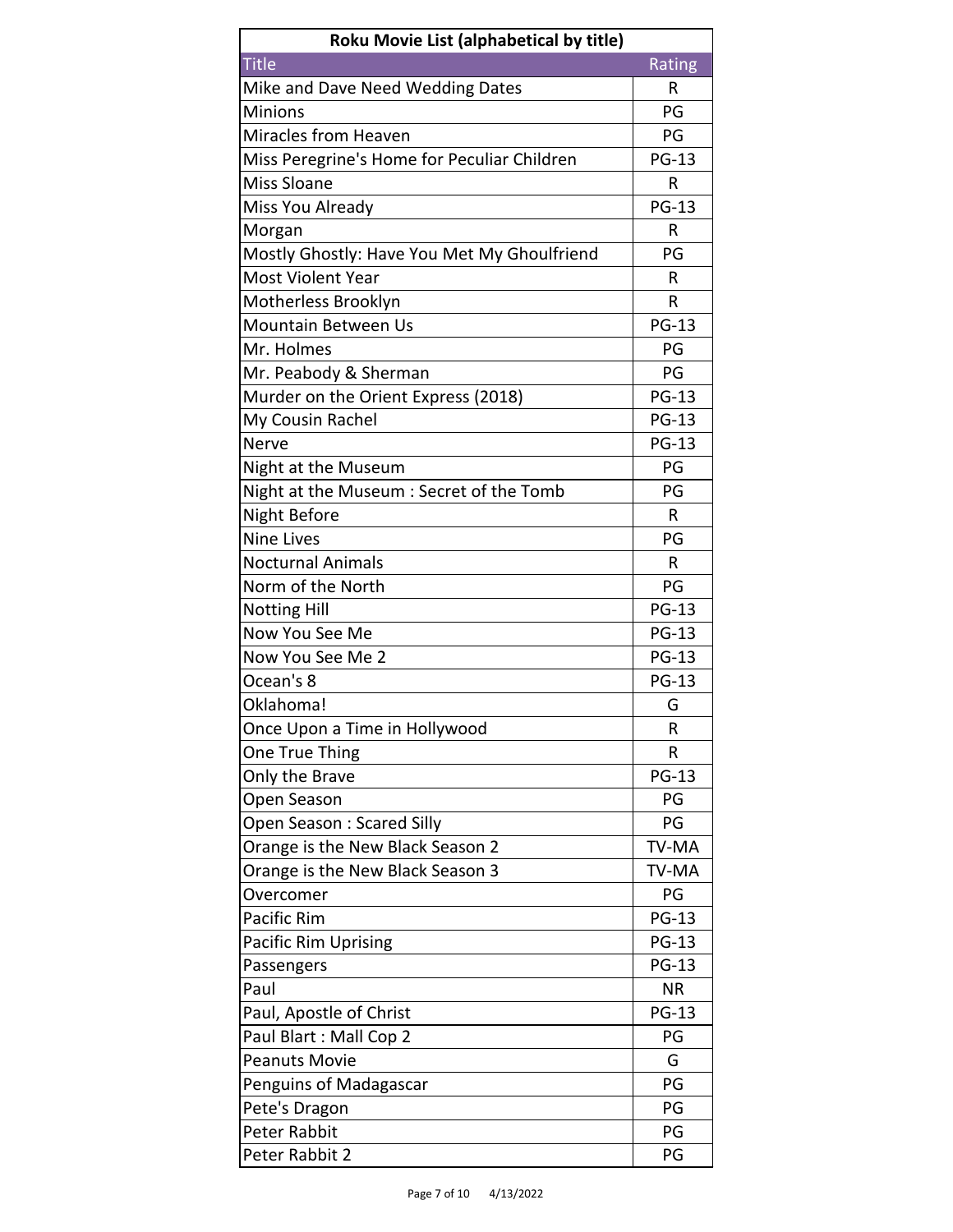| Roku Movie List (alphabetical by title)   |              |
|-------------------------------------------|--------------|
| <b>Title</b>                              | Rating       |
| Philomena                                 | <b>PG-13</b> |
| <b>Pillow Talk</b>                        | <b>NR</b>    |
| <b>Pixels</b>                             | <b>PG-13</b> |
| Post, The                                 | <b>PG-13</b> |
| Power Rangers (2017)                      | <b>PG-13</b> |
| Precious Cargo                            | R            |
| Pride + Prejudice + Zombies               | <b>PG-13</b> |
| <b>Pups United</b>                        | PG           |
| Purge, The                                | R            |
| <b>Racing Hearts</b>                      | Unrated      |
| Rampage                                   | <b>PG-13</b> |
| Ratchet & Crank                           | PG           |
| Ready Player One                          | <b>PG-13</b> |
| <b>Reality Bites</b>                      | <b>PG-13</b> |
| Reminiscence                              | <b>PG-13</b> |
| Revenant, The                             | R            |
| Risen                                     | <b>PG-13</b> |
| <b>Rock Dog</b>                           | PG           |
| Roman J. Israel, Esq.                     | <b>PG-13</b> |
| Room                                      | R            |
| Run All Night                             | R            |
| Scary Stories to Tell in the Dark         | <b>PG-13</b> |
| Scoob!                                    | PG           |
| Scorpion Season 1                         | TV-PG        |
| Scorpion King 3                           | <b>PG-13</b> |
| Searching                                 | <b>PG-13</b> |
| Secret Life of Pets                       | PG           |
| Secret Life of Pets 2                     | PG           |
| Secretariat                               | PG           |
| Seeking a Friend for the End of the World | R            |
| Sgt. Bilko                                | PG           |
| Sgt. Stubby                               | PG           |
| Shaun the Sheep Movie                     | PG           |
| Shazam!                                   | <b>PG-13</b> |
| <b>Show Dogs</b>                          | PG           |
| <b>Sicario</b>                            | R            |
| Sicario: Day of the Soldado               | R            |
| Silence                                   | R            |
| <b>Sisters Brothers</b>                   | R            |
| Skyfall                                   | <b>PG-13</b> |
| Slap Shot                                 | R            |
| <b>Sleeping Beauty</b>                    | G            |
| Snatched                                  | R            |
| Snitch                                    | <b>PG-13</b> |
| Snow White and the Seven Dwarfs           | G            |
| Snowden                                   | R            |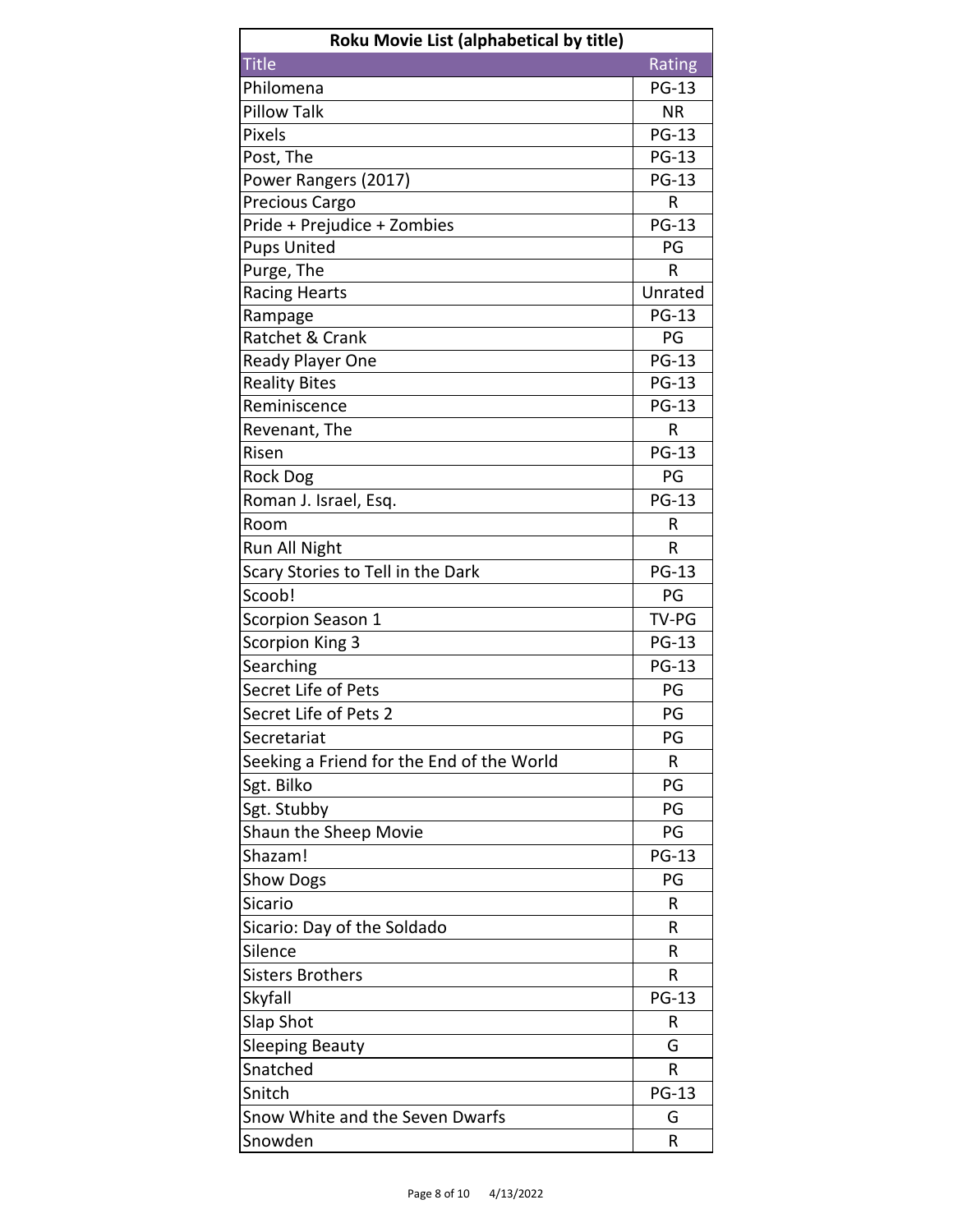| Roku Movie List (alphabetical by title)          |              |
|--------------------------------------------------|--------------|
| <b>Title</b>                                     | Rating       |
| Somewhere in Time                                | PG           |
| Soul                                             | PG           |
| Space Jam : a New Legacy                         | PG           |
| Spartacus                                        | <b>PG-13</b> |
| Spider-Man Far From Home                         | <b>PG-13</b> |
| Spider-Man Into the Spider-Verse                 | PG           |
| Spider-Man No Way Home                           | <b>PG-13</b> |
| Spies in Disguise                                | PG           |
| SpongeBob the Movie: Sponge Out of Water         | PG           |
| Star, The                                        | PG           |
| Star is Born                                     | R            |
| <b>Star Wars VII: The Force Awakens</b>          | <b>PG-13</b> |
| Star Wars: The Rise of Skywalker                 | <b>PG-13</b> |
| <b>Still Alice</b>                               | <b>PG-13</b> |
| Suffragette                                      | <b>PG-13</b> |
| Superman: Red Son                                | <b>PG-13</b> |
| Surf's Up 2 : Wave Mania                         | PG           |
| Table 19                                         | <b>PG-13</b> |
| Tad the Lost Explorer & the Secret of King Midas | PG           |
| Tag                                              | R            |
| Teen Titans GO! to the Movies                    | <b>PG-13</b> |
| <b>Terminator: Dark Fate</b>                     | R            |
| Those Who Wish Me Dead                           | R            |
| Three Billboards Outside Ebbing, Missouri        | R            |
| <b>Tinker Tailor Soldier Spy</b>                 | R            |
| To Kill a Mockingbird                            | <b>NR</b>    |
| Tom & Jerry The Movie                            | PG           |
| Toy Story 4                                      | G            |
| Transformers: The Last Knight                    | <b>PG-13</b> |
| <b>Trolls</b>                                    | PG           |
| <b>Trouble With the Curve</b>                    | <b>PG-13</b> |
| Trust, The                                       | R            |
| <b>Truth or Dare</b>                             | <b>NR</b>    |
| <b>Uncut Gems</b>                                | R            |
| Underworld: Awakening                            | R            |
| United Kingdom, A                                | <b>PG-13</b> |
| Vanished, The                                    | R            |
| Venom                                            | <b>PG-13</b> |
| Vertigo                                          | PG           |
| Walk, The                                        | PG           |
| <b>Walking With the Enemy</b>                    | <b>PG-13</b> |
| Wander                                           | R            |
| War for the Planet of the Apes                   | <b>PG-13</b> |
| War Room                                         | PG           |
| Way Back, The                                    | R            |
| Werewolf: The Beast Among Us                     | R            |
| While We're Young                                | R            |